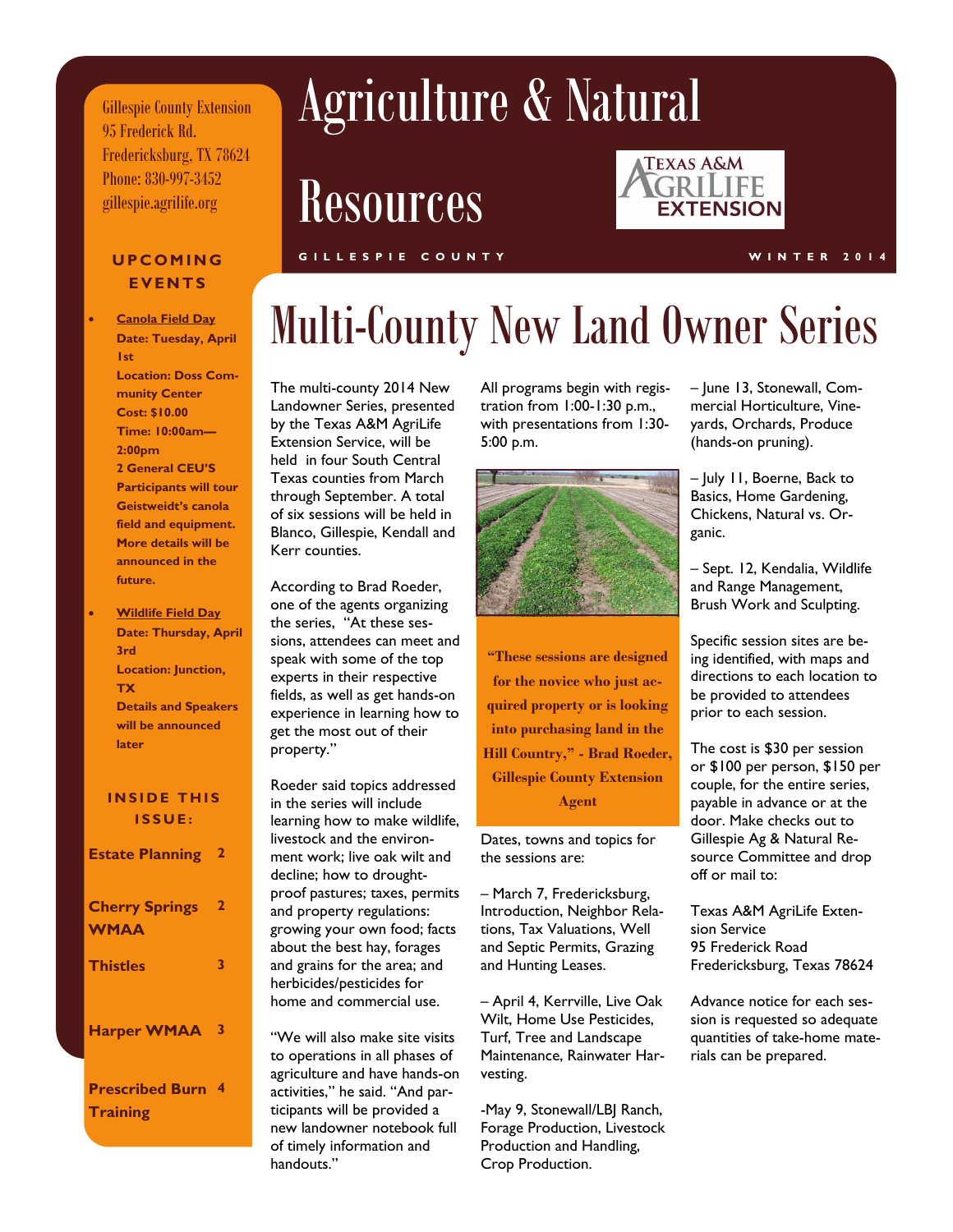#### **PAGE 2**

**"The target audience is agricultural producers and landowners interested in building an effective and efficient estate, retirement and/or transition plan. This ensures that the rewards of a lifetime of work are preserved for current and future generations or directed as intended" - Jason Johnson** 



### Estate and Transition Planning Workshop

### for Agricultural Producers

The Estate and Transition Planning Workshop for Agricultural Producers is coming to Fredericksburg!

According to Jason Johnson, an Associate Professor and Extension Economist with Texas A&M University and Texas A&M Agrilife Extension, "The Estate and Transition Planning Workshop is a hands-on program that will address critical estate, retirement, and transition planning issues and resoures. Participants will leave the program better prepared to work effectively with their trusted advisors and implement their desired plans."

In Fredericksburg, the workshop will be held February 27, 2014 from

10:00am to 3:00pm with lunch provided. Registration will begin at 9:45am. Workshop will be held at the Gillespie County Texas A&M Agrilife Extension Building at 95 Frederick Rd. in Fredericksburg, TX.

Speakers will include Dr. Wayne A. Hayenga, Professor Emeritus, Ag. Economist, and Attorney; Dr. Jason Johnson, Extension Economist; & Dr. Rob Hogan, Extension Economist.

Program is supported by the Southern Risk Management Education Center.

Questions can be directed to Jason Johnson at 254- 968-4144.

Registration fee is \$35.00 per person and covers materials and lunch.

Fee may be paid by check payable to: Texas A&M Agrilife Extension Account #: 222100- 60010

Registration forms and payment can be mailed to the Gillespie County A&M Agrilife Extension: 95 Frederick Rd. Fredericksburg, TX 78624

Registration forms can be picked up or e-mailed to you from the Gillespie County Extension Office in Fredericksburg, TX. Registration forms can also be found by visiting http:// stephenville.tamu.edu/ estate-planning/.



### Cherry Spring Wildlife Management Area

Association Program

The Cherry Spring Wildlife Management Area Association will meet on Thursday,

February 6 at the Gillespie Agricultural Extension building located at 95 Frederick Road in Fredericksburg, Texas.

A pot luck meal will begin the meeting at 6:00 p.m. An educational program by Judon Fambroug, from the Texas A&M University Real Estate Center, on the Texas Deer Lease will begin at approximately 6:30 p.m.

All members of the association and anyone interested in the educational program are invited to attend. Bring a dish and join in the pot luck meal or just come for the educational program.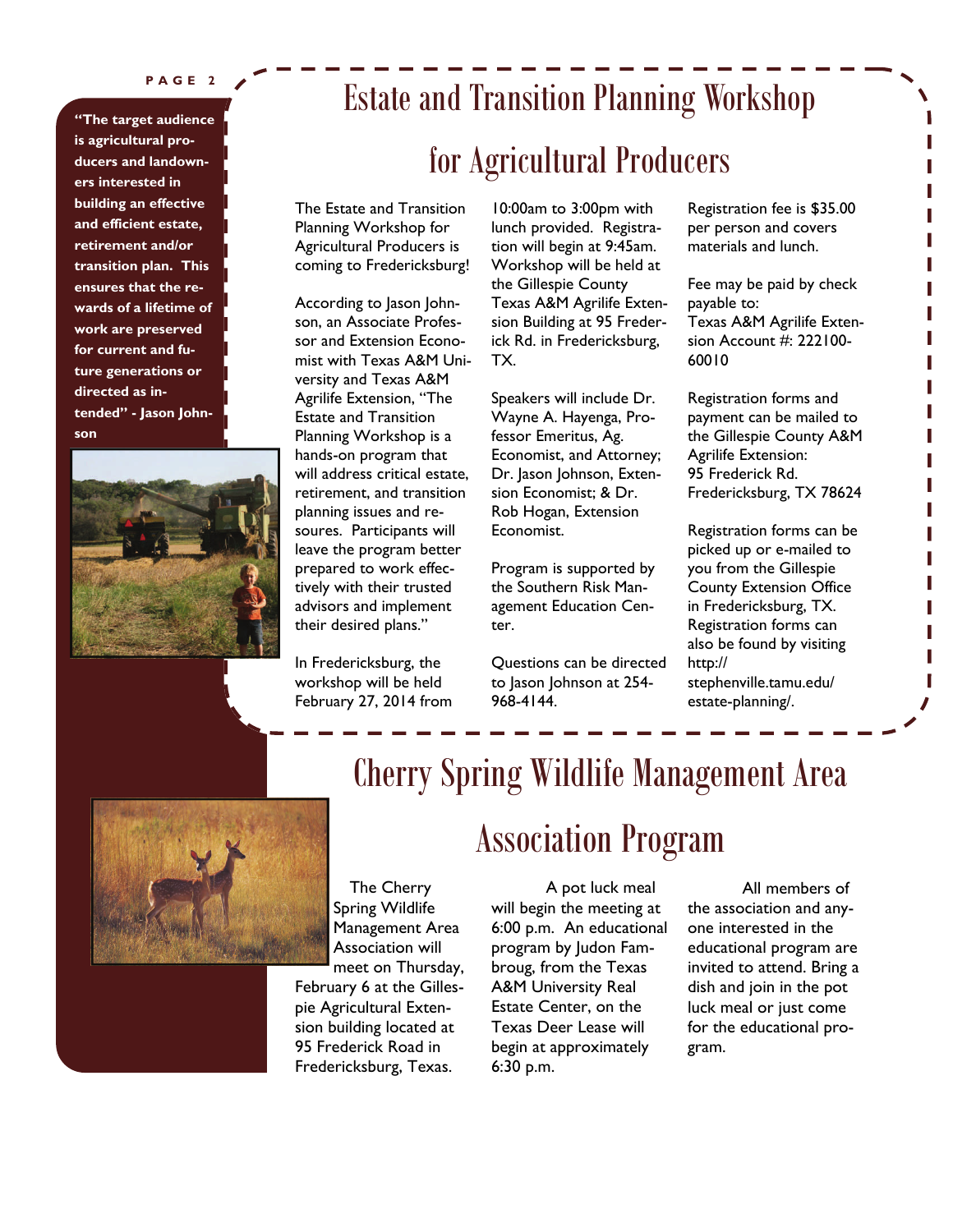## Weed of the Week: Thistles

According to Forage Fax (http://foragefax.tamu.edu/), the weed of the week is Thistles.

If left uncontrolled, thick thistle stands can reduce grazing and result in less forage production. A single thistle plant can produce at least 4,000 seeds, which increases the chance for higher thistle popu-



Mature thistle in pasture

lations in the pasture the following year.

Consequently, management practices need to be conducted prior to flower formation for effective thistle control. Even if thistles have not infested your pasture in the past, it is ideal that your pastures are scouted in late fall through mid-spring (November to March) to ensure that thistles do not get out of control. New infestations are easier to manage than large-scale populations. Although there are at several different species of thistle in Texas, most are closely related and control recommendations will not differ.

Best time to control with a herbicide is when thistles are in the rosette stage. The rosette stage is when the thistle forms a low-growing ring of

leaves. As they mature they are harder to control and may require higher rates of herbicide to have effective control.

Select Herbicide Options: Weedmaster 2, 4-D **GrazonNext** Remedy PastureGard Cimarron Max (for bermudagrass pastures, will control bahiagrass)

REMEMBER: THE LABEL IS THE

LAW! Always read the pesticide label before using.

*(photos courtesy of Vanessa Corriher-Olson, Assistant Professor and Forage Extension Specialist)* 







## Harper WMA Meeting

*(article taken from the Fredericksburg Standard-Radio Post January 15th edition)* 

Harper Wildlife Management Association will host a meeting on Thursday, Feb. 6th in the Harper High School Library, beginning at 6:30pm.

Purpose of the meeting is to turn in harvest record books and hear reports from the members, a biologist, and

game wardens from Texas Parks and Wildlife Department about the past white-tail and turkey season.

In addition, a report will be presented from William Krebs on the Jacob Krebs Memorial Youth Hunt held in mid-January.

Members are reminded that harvest records must be turned in no later than



March 1st.

Books can be turned in at the Texas A&M Agrilife Extension Office in Fredericksburg, to one of the officers or directors of the association or at Behrends at Bode's in Harper.